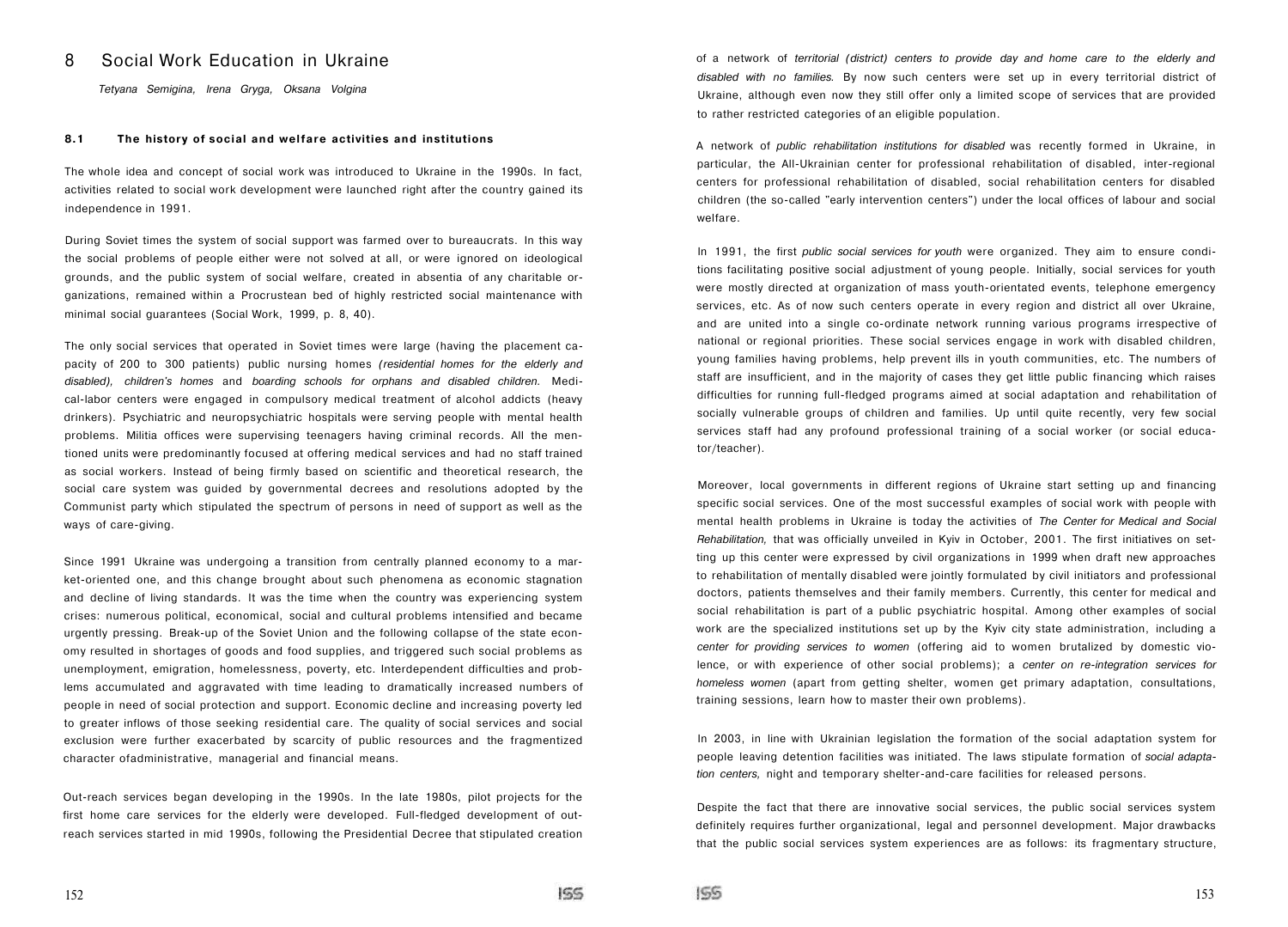predominantly in-patient arrangement, little continuity in providing services to specific groups of clients. Still relevant is the actual reforming of social care that will address the issue of deinstitutionalization and introduction of community-based models ofsocial care.

Development of *NGOs'* activities offering social services and *self-help groups* (organization of clubs and day centers for handicapped children and their parents, people with mental health problems, drug-users and their families, HIV-positive, etc) gives a positive signal to possible future changes. There is a growing tendency to organize non-governmental social services within communities ('heseds' may serve as one good example, offering services to the elderly in Jewish communities, and yet another good example of the Kyiv organization "Dzherela" (Sources) which promotes the idea ofcommunity care for the mentally disabled).

Currently, there is quite a number of social support institutions that were initiated and financed by international organizations (for example, a refugee center opened recently in Kyiv by the UN High Commissioner for refugees; and the system of crisis centers on domestic violence and trafficking in women prevention, "A Woman for a Woman" opened by the Winrock International with support from the US Agency of International Development).

In the 1990s specific institutions emerged providing paid social services, in particular those combining social and medical services (for example, treatment and rehabilitation of patients with heavy drug- and/or alcohol-dependency).

Over the last decade, numerous faculties, departments and schools of social work specializing in training social pedagogues have been opened. The training of social workers is now provided by more than 50 educational establishments of different types and forms of ownership, in particular at the National University "Kyiv-Mohyla Academy", the Uzhhorod National University, The Open International University of Human Development "Ukraine", The Interregional Academy of Personnel Management, The Academy of Labor and Social Relationships, at the Kyiv National Shevchenko University with the pedagogical college, the University of Donetsk, the Drahomanov Ukrainian National Pedagogical University, the University of Zaporizhzhia, etc. Even the Kyiv Polytechnic School that traditionally trains engineers has already introduced a social work course.

We cannot provide a minute analysis presently, but we do share the opinion, nonetheless, that a variety of social institutions could not have possibly appeared nor functioned successfully without the key role played by the new generation of social workers freshly graduated from secondary and higher educational establishments within the last few years.

## 8.2 Present Social Professions

In the mid 1980s the first positions of social workers ('socialniy robitnyk') were formed at district centers for the elderly and disabled. At that time the profession "social worker" was thought not to require any special abilities or skills (low qualification work), because of the wide-spread notion that a social worker has little idea of how to help prevent, reduce and/or eliminate existing social problems.

In April 1991, the State Register of professions (the official list of managerial, specialist and employee positions) was completed to include some newly added professions - "social work specialist" ('specialist іz socialnoyi roboty'), "social pedagogue" ('socualniy pedagog'), "social worker" ('socialniy pratsivnyk'). New occupations became equivalents of a universally accepted term "social worker".

The first departments and chairs of social pedagogic and social work were formed in 1991- 1996, predominantly at universities, but also at some other educational establishments of higher learning (mostly pedagogical, cultural studies, technical, etc).

The training ofsocial workers was delivered in several directions: psychological-pedagogical, political-administrative, medical-psychological, social and legal, etc. This explains why nowadays one of the peculiarities of training specialists in the social area in Ukraine is very much differentiated in professional orientation depending on the specific educational establishment (Myhovich, 2003, p. 35). Still, this formed an important educational and procedural basis for training future specialists.

However, at the beginning training specialists in social work often results in training social pedagogues. The curriculum at the corresponding departments of teachers training colleges is simply "reinforced" by adding several advanced courses in psychology, sociology, etc. While social pedagogy is the most serious alternative of social work, there is, however, no strict border-line between the two; differences between social work and other professions depend heavily on local conditions. Courses in training social pedagogues were quite successfully tailored into the Ukrainian higher education scheme as pedagogy was a traditional discipline to be expertly taught at university level.

It is commonly understood in Ukraine that the objectives of social work and social pedagogy are quite the same, as both combine some elements of social control with those of social protection and creating pre-conditions for positive socialization. At the same time, social work is believed to be an independent domain of social practice, rather than a branch of pedagogy. In some areas, there is even a certain confrontation between these two related branches of knowledge in Ukraine. Officially only two educational levels in social work - specialist and master - have been formally established in the country. Students of this specialty, who study according to the bachelor's curriculum, graduate with the diploma of the "bachelor of sociology", and a note "social work" in parentheses. Post-graduate courses for the specialty "Social Work" have not yet been offered. However, the specialty "Social Pedagogues" has all the educational-qualification levels and can be studied at post-graduate level. The number of chairs in social pedagogy substantially exceeds now the number of chairs in social work. There are also combinations of chairs as social pedagogy/social work or sociology/social work.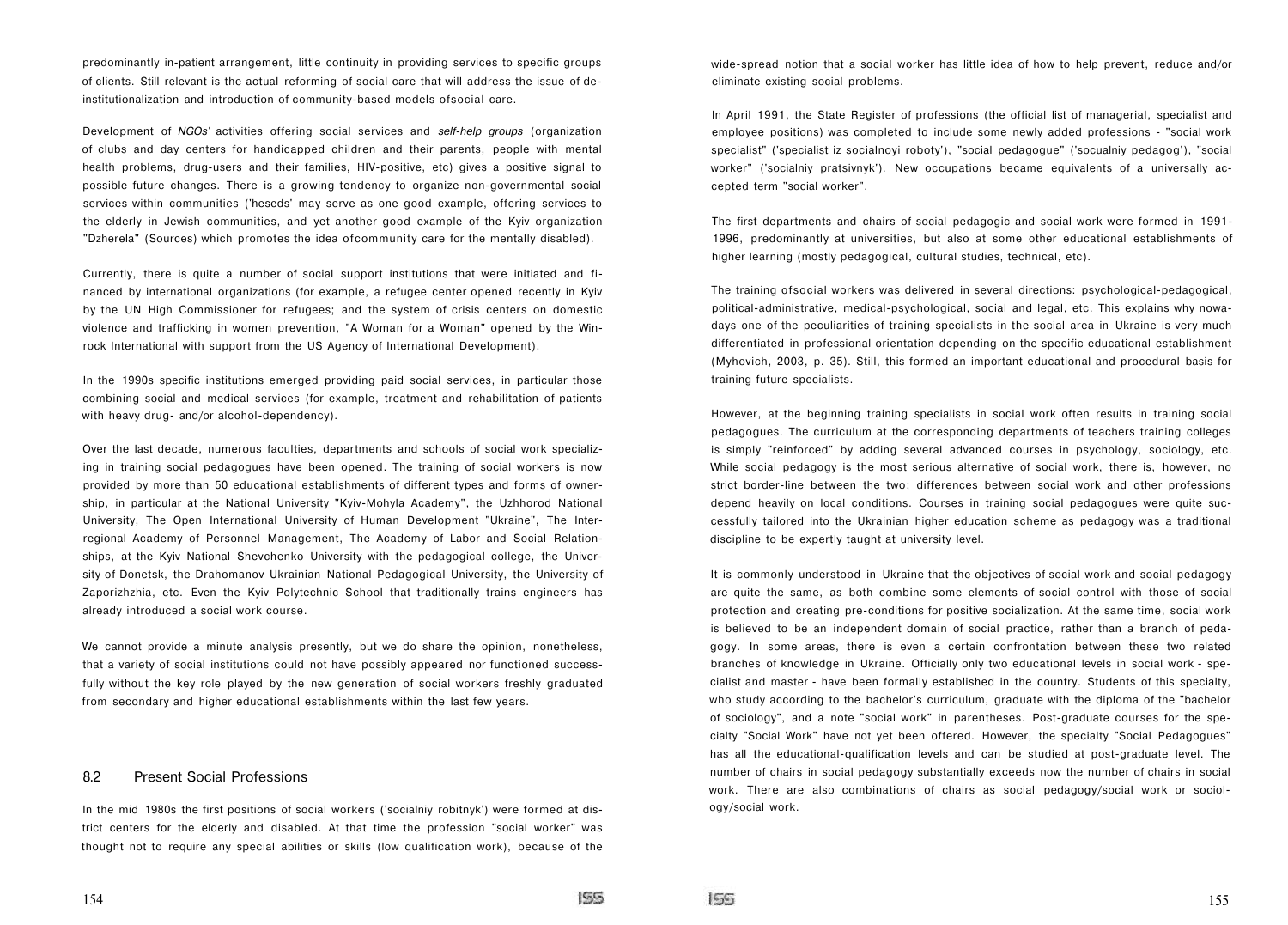The other social professions that emerged in Ukraine in recent years are social manager (academic specialty - social management) and social-legal work. At the same time, teachers training colleges continue training of special pedagogues to work with children having special needs and pluralistically function as social workers.

The Ministry of Education has already recognized the necessity of training specialists in the social area, to meet public demand. So, there is an annual state order for training of specific numbers of social workers, social pedagogues and other workers in the social professions. The new professions have become quite popular among university applicants.

Students having basic education can work as social workers at base level (workers that provide individual services at home) within adequate arrangements, and attend to ill, elderly, lonely, disabled, etc.

Higher educational training (4-6 years) provides the possibility to further engage in educational-pedagogical activity and research. Besides, according to the State Register of professions and the State Classifier of activity types, graduates with bachelor and specialist diplomas, while getting the profession of social work specialist, are further entitled to primary positions of social worker, public service specialist, inspector, social work inspector, social assistance inspector, pension payment inspector, social pedagogue, rehabilitation teacher, consultant, methodologist, pedagogue, etc. Among professional trade-names of activity types that social workers engage in are the following: physical rehabilitation specialist, social amenities organizing specialist, social defense specialist, specialist on aiding disadvantaged families, specialist on pecuniary aid for children, employment specialist, and others.

Masters of social work are trained for managerial, administrative-organizational, expert, methodological, scholastic, and analytical and research activities in the area of social work. They can hold positions of head of social protection department, head of social services for youth, chief official of social institutions (in education or charity), head/ consultant of the psychological-medical-pedagogical consultation, director of center, research officer, etc.

The graduate with the Master's diploma in social work can take part in activities of public authorities and representative bodies which plan and execute social policies in Ukraine; can hold managerial post and organize and support social work; can hold positions of consultant and/or supervisor in public social, educational and health protection institutions; can get positions of social worker-practitioner in public, private and NGO social services, i.e. working directly with clients on social protection of children, teenagers, youth, families, elderly, ill and other vulnerable groups of population in need of social support; can hold positions of head/officer of research-analytical departments of social services at different levels, can be employed as social work teacher in educational establishments of higher and secondary levels.

Currently, social work as a professional kind of activity undergoes the formation stage. With the further development of the social area in Ukraine, there is an increased demand for qualified specialists having corresponding level of education and specialization and able to perform professional tasks and duties. Despite the still remaining low regard generally in the society, as compared to other professions, considerable numbers of graduate social workers remain faithful to the social area, constantly improving and perfecting it. There is also a gradual change in society's general attitude towards a social worker doing "social work", as their increasing numbers penetrate deeply into various spheres of everyday life.

Other reasons why social work as a professional activity still retains its low status in the society are, perhaps, the following: social workers' wages are among the lowest in Ukraine; the numbers of highly trained professional specialists are still negligibly low; the values and ethnic norms of social work have not yet been acknowledged as such that indeed regulate social practice. AII these rather often mean that university graduates in the social area specialty exchange it for more prestigious and financially attractive professions. Still, as always, there are those, who having got the corresponding education, further develop modern social services, donating aid to those in need of social services. This is often the case, for example, of the graduates of Kyiv-Mohyla SSW who are mainly employed by Ukrainian nongovernmental and international organizations, develop their own projects and win grants, create new programs, become subdivision directors, teachers, trainers, researchers, etc.

There is no current statistical data in Ukraine in regard to the numbers of people having social professions. Typically, organizations and agencies providing social services do not have corresponding licenses, and there is no explicit state control over those providing social services. Moreover, there is practically no differentiation between social workers and workers in the social area. For example, the network of agencies under the auspices of the Ministry of Labor and Social Policy of Ukraine accounts for more than 140 000 employed, whereas only around 40 000 of them have the positions of social workers. Furthermore, such positions typically mean providing home-care, but neither directors of agencies, nor their subordinates are treated as social workers. There are dozens of thousands employees working within the system of the Ministry on family and youth issues, and only some of them have the position of social pedagogue.

Social workers positions were recently initiated into the system of the Ministry of Health - as a kind of experiment - namely, into centers for drug-users rehabilitation, centers for medicalpsychiatric rehabilitation of people with mental health problems, etc. Sometimes this is done through joint efforts of experts representing both public organizations and NGOs. In particular, multi-disciplinary teams of AIDS-centers under the auspices of the Ministry of Health are comprised of staff doctors and nurses of the mentioned centers, whereas social workers, legal and other experts represent NGOs which have set up agreements with AIDS-Centers.

Substantial numbers of social workers are involved in Ukrainian NGOs activities - they range from home careers to highly trained experts offering psychiatric-social aid, providing crisis consultation, carrying out research, performing expertise and general service monitoring. AII these people may have different professional training - both in social work/social pedagogy and in other areas. So, all kind of training courses and in-house advanced training run by educational establishments and NGOs themselves in order to ensure deeper insight into ba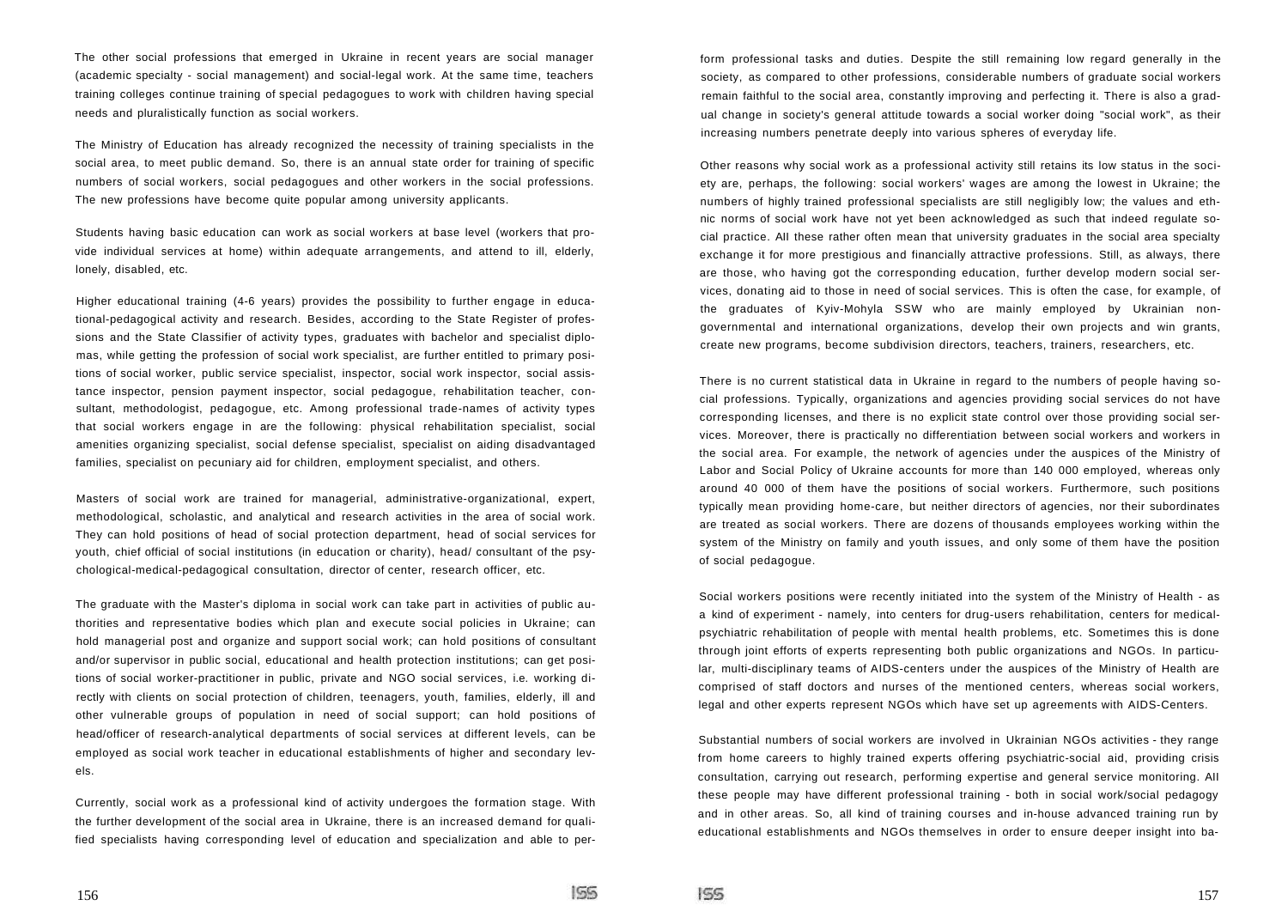sic knowledge, skills and values of social work, or specific work methodologies, are highly popular in Ukraine now.

Social work formation as a professional kind of activity, as a science and a subject keeps developing in Ukraine today. The number of educational establishments training specialists in the area of social work gradually increases. A multi-level system of social workers training has been set, as the demand for highly skilled specialists increases.

## **8.3 Basic structure of the educational system for social professions**

Today the system of training for social professions (social workers, social pedagogical staff and so on) - as practically any other academic discipline - has four accreditation levels (see details on figure 1):

- pre-professional training (vocational schools, lyceums);
- professional training (colleges, technical schools);
- graduate studies (universities, institutes);
- post-graduate studies (universities, institutes of post-graduate studies, courses of advanced training).

There are two other levels in Ukrainian education structure:

- post-graduate or pre-doctorate studies (training that results in a scientific degree of a candidate of sciences, that is, an intermediate position between the master's and doctorate degree at US universities; this degree is generally required to teach at university level and to engage in scientific research);
- doctorate studies (training that results in a scientific degree of a doctor of sciences which is equivalent to the Doctor-Professor degree at US universities).

These post-graduate or pre-doctorate and doctorate studies are offered at universities, institutes and research organizations having the special authorization of the Ministry of Education and Science of Ukraine. The degrees are granted following the presentation of a thesis to the specialized scientific committee, which is then reviewed in terms of content side and procedural steps by the Highest Attestation Commission of Ukraine (the specialized agency of the Ministry of Education and Science of Ukraine).

As it was mentioned before, different professions may have different accreditation level. For example, one can get a relevant diploma in Social Work only if he/she graduated from junior specialist or specialist or master level.

## Figure 1: Educational System in Ukraine



Special skills enhancement courses for those already working in the field of social work are provided by educational establishments or NGOs, mainly by international NGOs, or with financial and technical support of aid organizations.

In comprehensive and specialized schools, gymnasia and lyceums children get preprofessional training (Myhovich, p. 16-18). The aim ofthese establishments is to identify socially active people, help them determine their professional interests and abilities, and then teach them the fundamentals of economics, psychology, social skills, and healthy life-style organization. Social assistants (helpers) and junior specialists are trained in pre-professional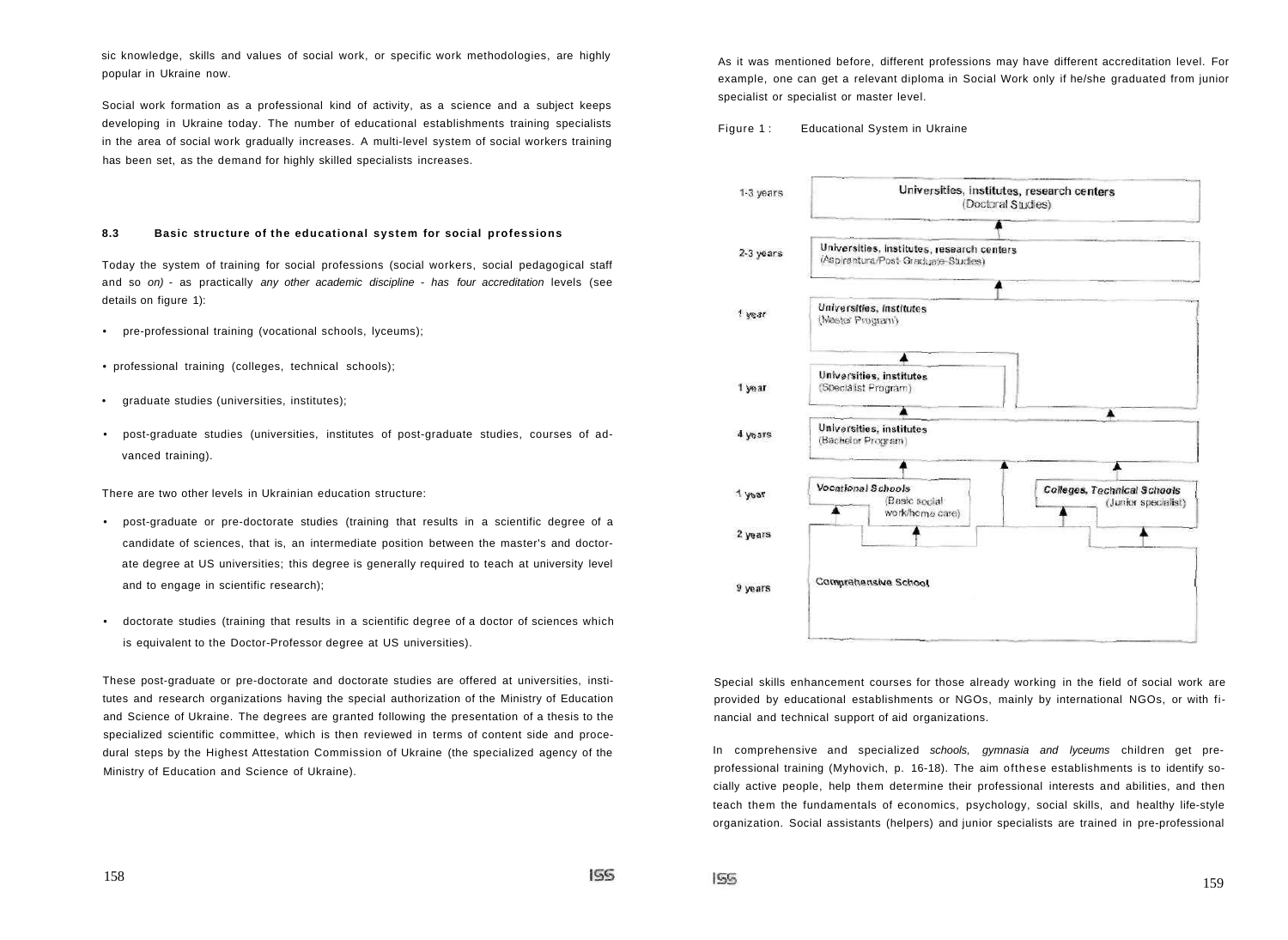training establishments (Lukashevich, Myhovich, 2003, p. 39). The graduates from these establishments, having received secondary education, can further work as basic social workers in corresponding establishments and attend to ill, elderly, lonely, etc (Polyshuk, 2003, p. 390).

Professional training of social workers is carried out in special establishments according to relevant curricula in compliance with the standards of professional education adopted by the Ministry of Education and Science. Professional programs, some of them set up as late as in 1994, have already been tested at more than 20 higher educational establishments of Ukraine. Testing procedures revealed both common approaches and essential divergences in the curricula of different educational establishments, as each of the institutions has its respective faculty, definite particular aspects of students' training and their further specialization (Myhovich, 2003, p. 18).

The first level of social work specialists training in Ukraine is a qualified social worker with a full general education. Such specialists are prepared in vocational schools. First enrollments offuture qualified workers ofthis specialty began in 1995. It was mainly the very schools that worked out curricula with orientation to educational needs of applicants, practical demands of particular regions and personnel and financial potential of a specific school (Robak, 2003, p. 91-93).

Higher professional education is carried out at three levels: Bachelor, Specialist, Master. The study at higher educational establishments lasts for 4-6 years and provides the graduates with the possibility to further engage in educational-pedagogical activity, research work, to hold the office of manager, consultant, methodologist, tutor, etc. Workers' retraining and advanced training consist in the possibility to study at different courses, modules, placements programs (Polyshuk, 2003, p. 39), which is a part of an educational system training a social worker.

Each establishment has its own system of entrance exams. In the majority of cases the applicants sit the exams (either in oral or written form), the content side ofwhich is stipulated by the university itself. Master program exams at any given university are typically a formal procedure for the Bachelor/Specialist diploma graduates of this very university. As Master's programs are designed to be taken by fewer contesters, their choice may be made depending on their excellency in studies. At some universities they require not only to sit some entrance exams, in particular, in social work, but also to sit a colloquium to identify personal motivation to be engaged in social work, pro-social qualities and understanding of future work. It does not matter whether or not the applicant for social work had any previous experience of social services work.

Study at colleges or universities may or may not be free of charge - it depends on whether or not the university is a state or a private one. Many state universities offer training "at the contract" which presupposes some payment from either the entrant him/herself or some organization/company on his/her behalf. Payment amounts vary across universities. There is virtually no system of education credits, so some private universities develop their own internal discounts or deferred payments system. There are also other forms of financial relations between the student and the university. For example, the Open University "Ukraine" cooperates with the Fund for Social Protection of Disabled, the latter being in charge of funds for labor education of disabled. In this way, the Open University admits people having functional restrictions for social work and social pedagogy studies, and gets payment from the Fund in line with special agreements between the two.

Graduation in social professions is not different from other specialties. Each educational establishment envisages almost identical graduation requirements for all specialties, or defines them in line with the regulations of the Ministry of Education and Science on teaching/learning process at the university level in Ukraine. Usually, to get a Bachelor's degree the student needs to pass state graduate exams or defend a thesis, while a thesis is a must to get a Specialist and Master's degree.

In regard to non-graduate skills or advanced courses for social workers, these are licensed by the Ministry of Education and Science and meet the requirements on content and scope of teaching/learning material depending on whether the students are base employees, managerial staff or university teachers. Enrollment for the courses is usually carried out on the basis of an interview and the set of documents filed. Full-time and distance learning courses are conducted if corresponding funds are available. Paid courses or courses by contract are also rather numerous. Studies may be organized on a full-time and self-dependent basis. Many organizations, though, offer similar courses and training sessions without establishing any rules or official diplomas issued to graduates.

Social work today is an integral part of the general educational system. Social workers have the possibility to get education according to the chosen level of education and/or qualification. A continuous system oftraining social workers is gradually formed at the state level.

## **8.4 Study courses for different social professions**

#### **Basic structure and courses**

The peculiarities of training programs for social workers very much depend on the professional orientation of the specific educational establishment which bears the sole responsibility for developing the structure of educational courses, entrance and teaching/learning conditions, etc. In this respect it is worthwhile mentioning that a training Bachelor program was developed by the Uzhorod National University, and an educational-professional Master program was developed by the Kyiv Mohyla Academy, both approved by the Ministry of Education and Science of Ukraine and recommended for the other universities as models.

This Bachelor program on social work, approved by the Ministry of Education and Science of Ukraine, consists of the following separate blocks. It includes different disciplines that are united into several blocks, such as psychological-pedagogical, public health, legal and socio-

155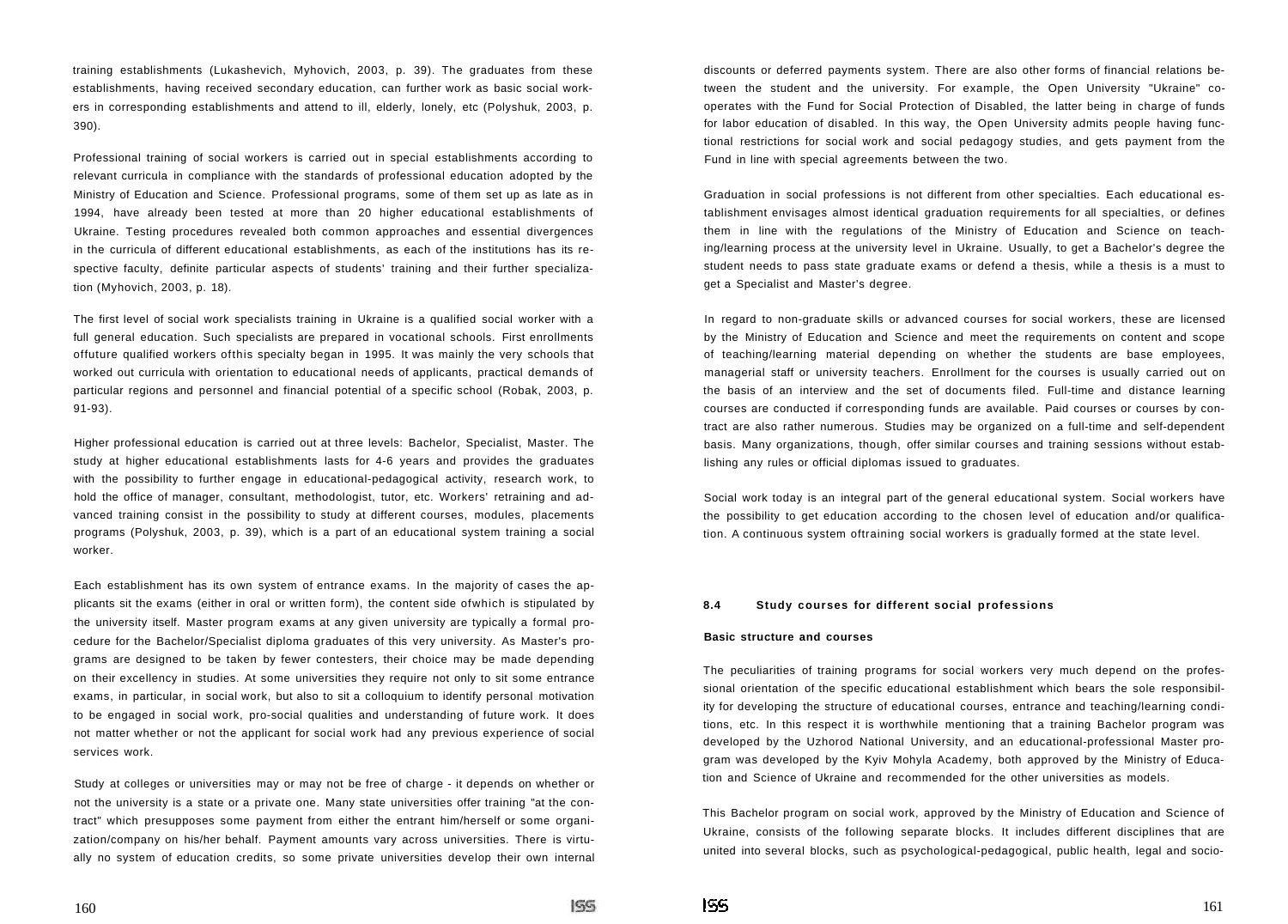logical. Future social workers trained at the Uzhorod National University get about 35% of their educational hours dedicated to fundamental, social-economic and humanitarian disciplines (World History; Philosophy; Logic; Political Science; Foundation of Economic Theories etc.).

The disciplines taught in the psychological-pedagogical block are the following: General, Developmental and Social Psychology; Social Pedagogy; Psycho-Diagnostics; Psychological-Professional Communication; Methods of Sociology Teaching. The cultural cycle consists of the following subjects: History of Ukraine; Ukrainian and Foreign Culture; Religion Sciences; Ethnology; Social Anthropology; Ethics and Aesthetics. The public health block includes Medical Science; Social Hygiene; Gerontology; Psychotherapy; Sexology and Family Morals.

Legal training of students starts with the course on the Constitution of Ukraine, and includes Foundations of Administrative, Family and Labor Law; Life Safety; Labor Protection, and the International Mechanisms of Human Rights Protection are taught further on along the course. Some of these disciplines are offered to students as special courses. This block provides certain concentration in accordance with the students' requests.

It is possible to identify two levels within the block of professionally directed disciplines: a more general one - sociological, and a more specialized one - applied. Such disciplines as History of Sociology, General Sociological Theory, Mathematical-Statistical Methods of Social Information Analysis, Social-economic Statistics, Methodology of Social Researches, Foundation of Demography, Conflictology, Social Management, Social Information sciences, Prognostication are included into the first block.

Disciplines related to future professional activities are given more emphasis in the curriculum. The following subjects are included in here: Introduction to Specialty, Social Policy of Ukraine, History, Theory, Methods, Technology of Social Work, Ethics of Social Work, Pension Provisioning, Insurance Activity, Employment and its Regulation, Social Ecology. Sociology in various fields is also included into this block: Sociology of an Individual, Sociology of Marriage and Family, Sociology of Youth, Sociology of Education, Sociology of Labor, Sociology of Policy, Sociology of Management, Sociology of Public Communications, Sociology of Deviant Behavior, etc. Some of the above-mentioned subjects, as well as some subjects of free choice (Social Work in Specialized Institutions, Social Work with Groups of People, Etiquette and Culture of Communication) are also closely related to this block.

The graduates get diplomas of Bachelors in Sociology, and those, who aspire to become specialists in Social Work, continue their studies for another year. Diplomas of Bachelor and Specialists in Social Work can also be obtained by those students who choose extra-mural departments.

According to the study program for specialists, students can choose the following concentrations: "Social Rehabilitation" or "Social and Legal Protection". Also, they are offered the opportunity to attend certificate programs in practical psychology.

According to their "first concentration" requirements, students have the following compulsory subjects: Psychotherapy in Social Work, Social Gerontology, Social Hygiene, Social Ecology, Sexology and Family Morals, Law and Social Provisioning.

The study to concentration "Social and Legal Protection" presupposes a thorough study of such subjects as International Law, Social Conflictology, Law and Social Provisioning, Foundations of Criminal Law, Social Work in Law agencies, Law of the intellectual property.

Master program, that was once developed by the first professional school of social work in Ukraine under the National "Kyiv-Mohyla Academy", and recommended by the Ministry of Education and Science of Ukraine as an example to follow, consisted of several blocks:

- compulsory subjects (including the block of normative and professionally orientated subjects, and the block of special subjects);
- free-choice courses;
- practical/placement study;
- Qualification work.

The following subjects are included into the compulsory list: English, Legal Regulation of Social Relationships, Social Innovations, Social Policy, Research in Social Work, Pro-social Behavior Psychology, Technology of Research Study Preparation, Management in Social Professions, Social Work in Community and Local Self-Government, Social Philosophy, Computer Technologies.

The block of professionally orientated subjects comprises the following subjects: Modern Psychological Methods of Personality Study, Computer Technologies of Data Analysis in Social Research, Sociology of Family, Introduction to Psychoanalysis, Social Work with Drug Users, Social Work with People Living with HIV/AIDS, Social Work in Health Settings. Students having no bachelor/specialist degree in social work are offered such courses as Introduction to Social Work, Introduction to Social Policy, Theories and Methods of Social Work.

Elective courses have several cycles: the cycle of professionally orientated subjects according to the program and university list, the students' free choice cycle, the cycle of socioeconomic subjects, the cycle of psychological-pedagogical subjects, social policy/management, consultancy, the cycle "Practical Psychology". Master's program offers a free choice among 31 subjects (including 12 specialized subjects, such as social work with drug-dependents, psychiatric services clients, etc.), and elective subjects (depending on a particular specialty), consisting offoursubjects (Ivanova, 2003, p. 131).

Students can choose one or two concentrations, and also attend a certificate program in practical psychology, within the framework of which the compulsory subjects are: introduction to psycho-diagnostics, practical psychology, psychology and technology of mediation in con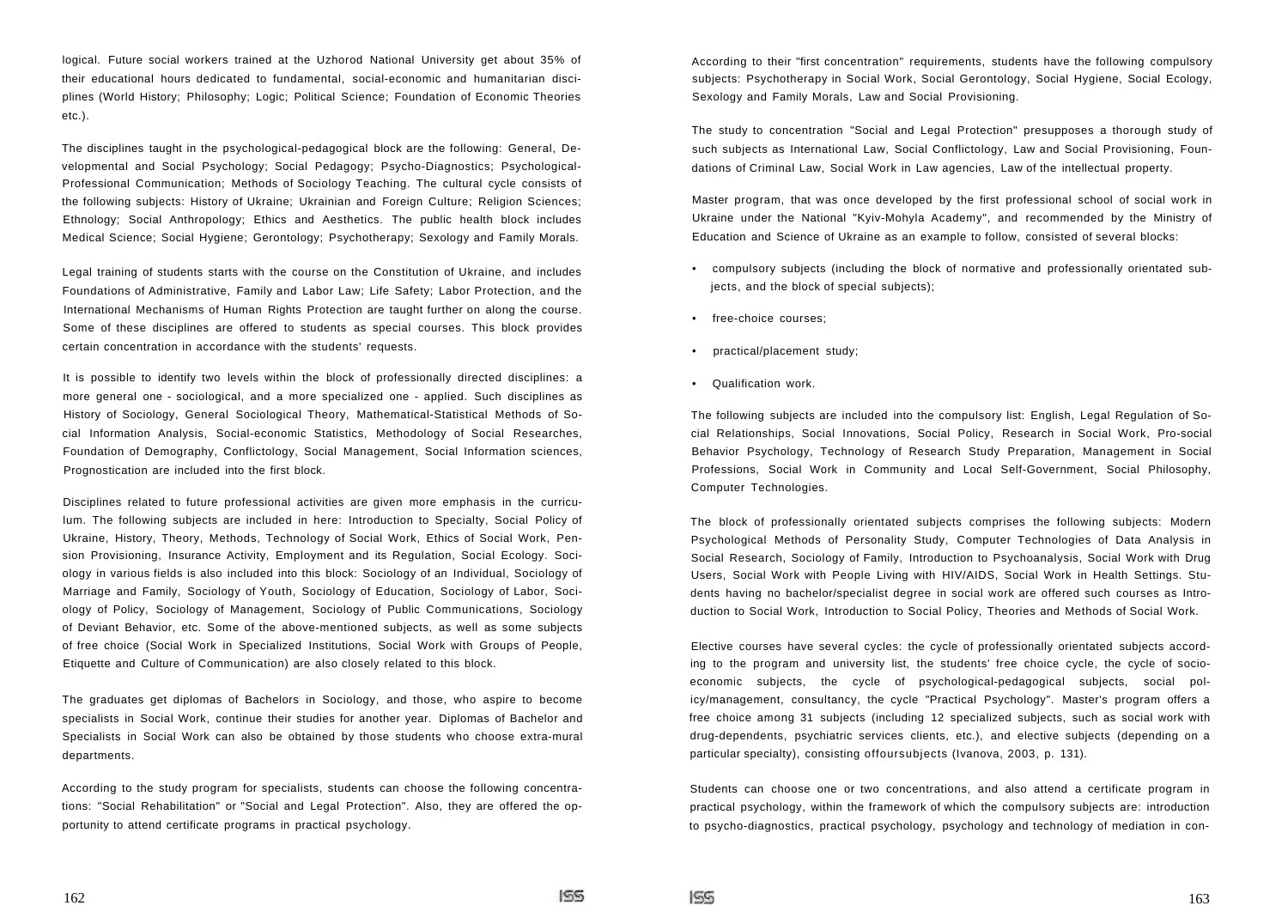flict; psychology of work, organizational psychology and personnel management, personality psycho-diagnostics (Semigina, 2004).

#### Methods oftraining and forms of learning

Each and every educational establishment is independent in specifying training methods and forms of learning. The typical teaching/learning mode is full-time studies, which is also equivalent to daytime studies at university premises. Many educational establishments offer extra-mural organization of studies which means that the students spend most of the time outside the university and engage in self-study, and only report their progress in written form to the university at specified intervals of time.

For example, the educational process of the Master and Bachelor program in the Kyiv-Mohyla SSW is full-time and takes place in trimesters throughout an academic year. Theoretical and practical studies are combined throughout every trimester, and some time is devoted to students' self-work. Exams are taken at the end of the trimester. Any form of work is assessed through either exam or a credit. Students are evaluated through rating.

Traditional methods widely used in Ukrainian educational establishments are lectures and seminars. Practical methods are expected to be included into the program of certain courses.

For example, today in the Kyiv-Mohyla SSW alongside the traditional forms and methods of teaching (lectures and seminars), new active forms of teaching are actively implemented to imitate future professional activity. These forms are: simulations, role play, group discussions. Such forms of training as "round tables", conferences, problem lectures, discussions, conversations, debates, contests (including Olympiads), production or critical situation analysis, conflict solving, conferences, focus-groups, etc., are now part of the training repertoire at many educational establishments.

A substantial part of the educational process ís devoted to practical and laboratory work, individual studies, and tutorials; report, thesis, literature surveys preparations, personal work, practical and controlling activities.

The majority of university teachers at higher educational establishments all over Ukraine try to optimize the interaction with students, use interactive forms and methods of study, more actively engage students in social activities. The Kyiv-Mohyla SSW teachers are known to promote such teaching techniques as individual approach and maximum emphasis on the student's personality, as well as allowing for greater autonomy of students. The teachers mainly perform the roles of facilitators, partners; teaching/learning process has interactive character and integrates theory and practice.

However, traditions of didactic style of teaching are still strong in Ukraine reflecting deeplyrooted paternalistic culture.

## **Organization of placements**

Placement organization of students striving to become social workers depends on the specific educational establishment and qualification level. Currently, the majority of educational establishments experience a certain contradiction between the standards of time devoted to practice, which are prescribed for higher educational establishments, and similar international standards. According to the latter, practical training has to play one of the leading roles in the program structure. And this is greatly determined by the specificity of the profession.

Currently social worker training programs at the majority of Ukrainian educational establishments are too much packed with theoretical courses and a great amount of classroom lessons. According to modern Ukrainian educational standards the practical training at higher educational establishments occupies far less than 30% of the overall study hours (Ivanova, 2003). Some researchers believe this figure is 3-16% (Sidorov, 2002).

The Kyiv-Mohyla SSW tried to solve this question of the practical component of study and to co-ordinate both the standards of European study modules and the requirements of a professional program, developed by the Ministry of Education and Science. Consequently, the share of practice studies for a Bachelor program is 17%, and for a Master program the practical training share rose to 25%.

Practical training of social workers in schools ofsocial work encompasses the following kinds of practice: observation, training, productive, research. Volunteer practice is also offered. Practical training includes the following forms and methods: supervision, consultation, keeping professional records (diaries, records), familiarization visits, work in pair with an employee, work with client, research work. Usually, content part of any practice consists of meetings with heads of services and subdivisions - experienced specialists, and examination of their functional duties, lines of activities, actual participation in rendering social services to people. This helps the students form a more specific concept of the future specialist, and get the feeling ofthe practical side of social worker activity.

As of now, each educational establishment adopts its proper program for a performing practical share of training, which means that students are expected to perform certain activity types, get hold of specific skills, find employment opportunities, develop contacts with corresponding authorities offering them training and support. The sociology and social work chair at the National University "Lviv polytechnika" has gained a unique experience through formation of a civil council at the chair which unites directors of various social services.

It is still rather problematic for the students today to find places of practical work. This is partly due to the fact that only some educational establishments of higher learning, which train social workers, can successfully organize practical studies. Thus, for instance, in the Kyiv-Mohyla SSW students have more than 60 alternative places of practical training. However, other educational establishments have far less bases of practice, sometimes just a few ofthem.

**ISS** 

156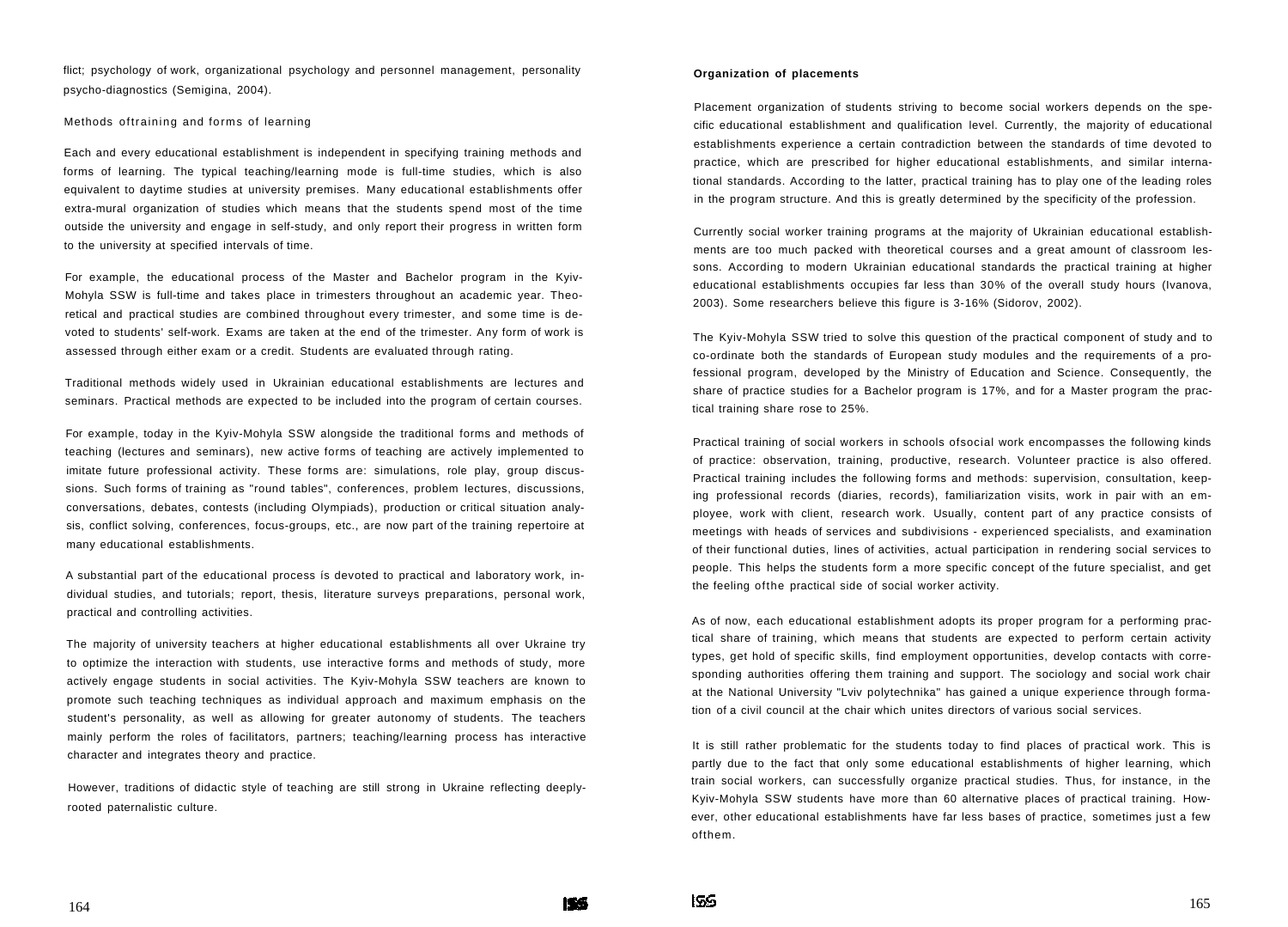#### **Records of achievements and graduation**

Academic achievement is assessed in a variety of ways. At the end of a semester the students take examinations or final assignment of all courses. The examinations are held by the professor who taught the course. It is for the professor to define, in line with general regulations of educational establishment, the form of exams (written or oral), and the components of the final mark to be considered (preparation of papers/presentation/projects, class attendance, progress and proficiency, etc).

For example, control methods at the Kyiv-Mohyla SSW depend on the aim and tasks of control, and can be the following: initial, on-going, intermediate and final control (trimester control and state certification).

Initial control is carried out, if necessary, at the beginning of each subject study for the purpose of verifying the initial educational level of students. The teacher independently determines the form of control. The results of entrance testing are considered in initial control. The on-going control is carried out during seminars and practical training to check the students' preparation levels for specific kinds of work. The teacher chooses the form of control independently as well (for example, theoretical questioning of students). The intermediate control is used at definite stages of studying the material through tests, written papers and interviews.

Placements are graded each semester/trimester. Among the criteria for practical training evaluation are the following: practical activity accounts, practice diaries signed by the director of practice, the number of practical training hours per week, comments of the practice director, active attendance of consultations by students, etc.

The final control aims to evaluate progress in studies at a definite educational-qualification level. Such kind of control comprises trimester control and attestation of a student. Successful completion by students of training programs at specific educational-qualification level results in state certification by the state examination (qualification) board.

Qualification work is an important form of training and final attestation of students; the defense of a thesis completes the Bachelor or Master's course of study. Each student can choose the topic of his/her thesis with the help and advice of his/her advisor who guides the student's work and research. Bachelor's qualification thesis is a research of a problem that has some elements of scientific research or practical novelty. Master's qualification thesis is an independent research of a scientific problem, carried out by a student for public defense, and results in an academic or scientific degree. A thesis is subject to official defense only after the successful preliminary defense, which includes an official review from an external expert, and a written commentary of the advisor. The thesis is graded and marked by credits.

## **Evaluation and accreditation ofstudy courses**

In order to train any specialists, including those of social professions, an educational establishment has to be granted a license from the Ministry of Education and Science of Ukraine following the presentation of a set of documents, and meeting all the requirements on staff, library, equipment, etc.

The experts (or inspectors) from the Ministry of Education and Science of Ukraine can review/evaluate the whole ofthe study courses and the training program. This typically happen when a complaint is filed or a well-motivated application of students, their parents, teachers, or within the specially identified time intervals (usually, educational establishments undergo repeated attestation procedures every five years).

## **8.5 The development of social education since the 1990s**

As already mentioned in the beginning of the article, the very concept of social work is innovative for Ukraine and developed gradually throughout the 1990s. Certain changes in the quality line of social workers training have been seen even within this time span.

First, some extra courses were added to be included into Master's and Bachelor' programs of the 1990s, to reflect current social problems and tendencies. New courses were developed in this way: "Social work with psychiatric services users"; "Social work with women suffering from domestic violence"; "Community work and local self-government"; "Social work with mentally retarded"; "Social work with HIV/AIDS positive", and many others.

Second, the idea of an on-going education program was developed. Some specialized courses for advanced training became quite popular recently, including: Advocacy (for certain vulnerable population groups), Community-based services (for certain vulnerable population groups), Project Design and Fundraising, etc.

Third, many educational establishments introduced concentrations, especially within the framework of Master's programs. For example, the Kyiv-Mohyla SSW lately offered two concentrations within the framework of its Master's programs - "Counseling" and "Social administration". According to each concentration, the students master subjects directly connected with their future professional activity in the social area.

For example, according to the first concentration, special attention throughout the time of study is paid to profound insight into psychological consulting techniques, to group work conducting, to training to conduct technologies, which help provide individual, group and family consultations of social services clients. Accordingly, students with this concentration are expected to take the following extra subjects, in addition to compulsory ones: psychological consulting, training conducting technology, group work, etc.

 $155$ 

**MEAR**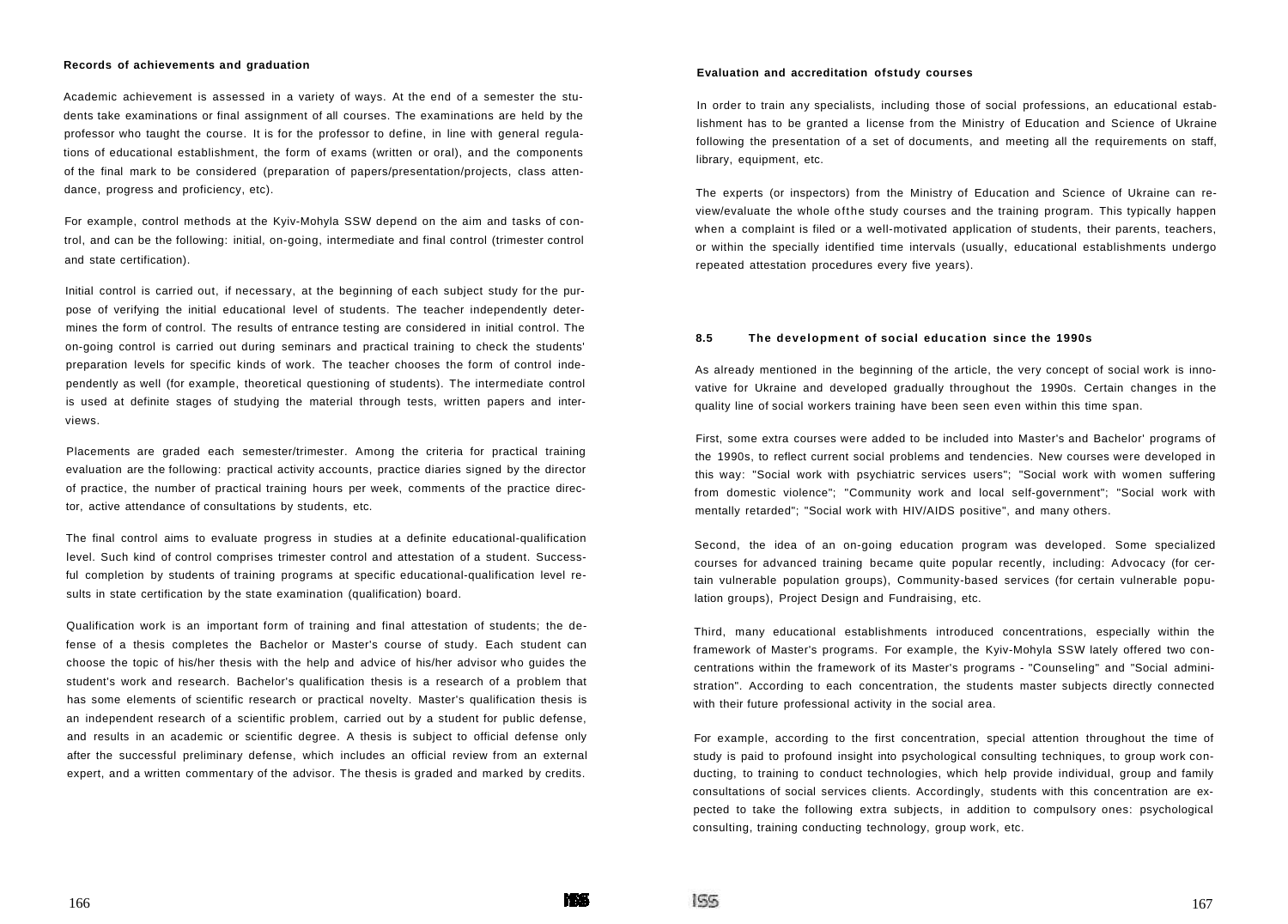The study on the concentration "Social administration" presupposes detailed examination of methods of political analysis, social planning peculiarities, social policy of different countries worldwide. Students also learn management techniques, in particular, projects writing and directing, information support adjustment.

The tendency towards increased student body was a characteristic of the 1990s developments. In the mid-1990s the first chairs of social work and social pedagogy were formed at certain educational establishments, whereas in the end-1990s their number was already well over 30, and currently more than 50 educational establishments provide training for social professions.

## **8.6 Politics of the education for social professions**

Despite considerable steps taken to develop social work in Ukraine, numerous problems still exist. In particular, there are difficulties in the process of forming the training system ofsocial workers. Specifically, this means a lack of clearly defined educational standards, generally accepted training methods, textbooks, manuals and methodological works that reflect Ukrainian realias of life, there is practically no professional orientation system. An important thing is the approval of the national standards in social work for all levels of professional education. Besides, the advanced training system needs further reform, which could give people, working in social services, the possibility to get such knowledge that lets them render social services and adequately fulfill their duties in modern conditions.

To further develop policies on social workers training it is important to develop the labour market for them, which means training high-qualified professionals to work with the new social services, and tailoring western models of social services to Ukrainian needs. A decisive role in the process of formation of social work as a practical activity and academic discipline was played by the international organizations, in particular UNESCO, UNICEF, European Union, Council of Europe, World Bank, Global Fund to FightAIDS, foreign educational funds, other international establishments, foreign public organizations and NGOs that issued grants to initiate innovative social projects.

V. Polishchuk points to a number of problems which negatively influence the process of social workers training at educational establishments. In particular, the researcher stresses poor co-ordination of efforts between the public and non-governmental educational establishments, lack of an integrated system of professional specialists training. The documents originating from the Ministry of Education and Science of Ukraine, serving a standard in providing social education, are not yet adopted (Polischuk, 2003, p. 40).

Training social workers is performed in line with changes in the overall educational policy in Ukraine, as stipulated by the National program "Education" (Ukraine of the XXI century). According to this document, the efforts are directed to the development of an on-going education system and life-long study, correspondence education, introduction of innovations to

education, integration of domestic education into European and wider international educational spaces, etc. The strategic task ofthe national educational policy is Ukrainian education entering the market of international educational services, intensification of international cooperation, giving scientists, educators and teachers, pupils and students possibilities to participate in the projects of international organizations and communities.

European integration penetrates now all spheres of life in Ukraine, and clearly determines distinct guidelines to enter the European educational and scientific space, which requires modernization of educational activity in the context of European requirements, and facilitation of work aimed at practical participation in the Bologna process. It is anticipated that the principles of Bologna declaration are fully introduced to Ukraine in 2010, and this year marks an intermediate stage of monitoring the achieved results (Higher education in Ukraine and Bologna process, 2004).

The conditions for Ukraine to gradually integrate into the European standards of higher education are being created now. The main task is to develop the system of academic credits, similar to ECTS (European Credit-Transfer System). This system intends to facilitate students' mobility while transferring from one educational program to another, including the post-graduate programs. Content modules must be developed in every subject, and credit systems of evaluation of student's progress must be co-coordinated with conditions for a free transfer of students, teachers, education managers and researchers all over the European continent. Another compulsory condition is availability of internal and external state and public control systems over the quality of education.

## **8.7 Summary**

Development of social work as a professional kind of activity, as a science and a subject keeps going on in Ukraine. The number of educational establishments training specialists in the area of social work gradually grows. A multi-level system of social workers training has been created, the demand for highly skilled specialists in the social area increases.

An important factor, which notably influences the training effectiveness at all stages of social education, is a differential approach practiced by different educational establishments and social services. Nowadays it is particularly important, because central bodies are in the process of developing standards for social work practice, and consider the idea of introducing professional licenses for providing social services.

Political trends in education are determined in Ukraine now, and are directed towards the development of education; its integration to the European and international educational spaces. Education in the social field is undergoing the stage of formation, and requires considerable attention and support from the state, as well as establishment of national standards of social workers training, combined with public recognition of concentrations in social work education.